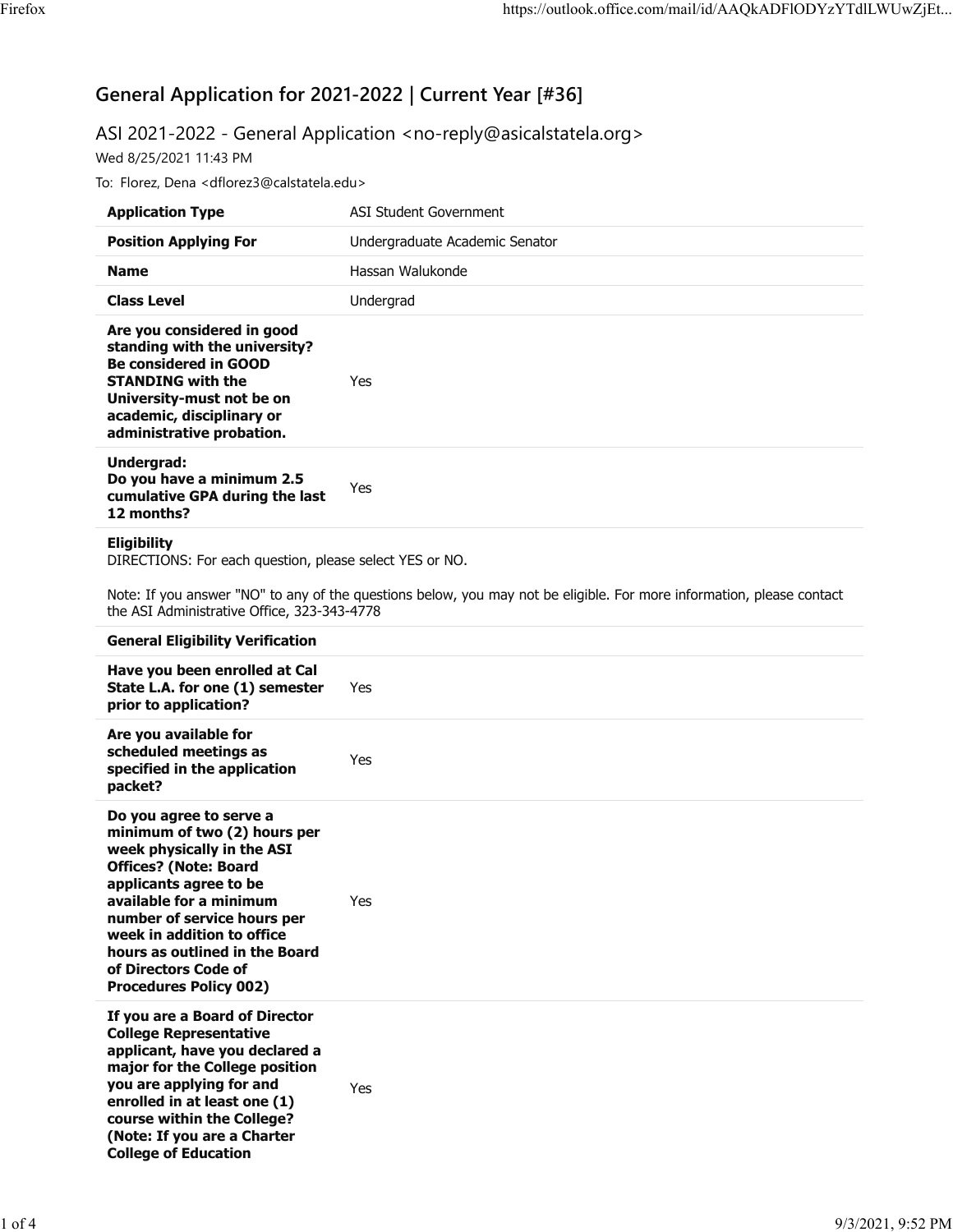| Representative, have you<br>declared a major in that<br>College?                                                                                                                                   |     |
|----------------------------------------------------------------------------------------------------------------------------------------------------------------------------------------------------|-----|
| <b>Undergraduate Applicants</b>                                                                                                                                                                    |     |
| Have you earned at least six<br>(6)-semester units of<br>academic credit per semester<br>at Cal State LA during the past<br>12 months prior to application<br>(not including remedial<br>courses)? | Yes |
| Will you be enrolled in at least<br>six (6)-semester units of<br>academic credit during the<br>semester you are applying.                                                                          | Yes |
| Are you aware that you must<br>be enrolled in a minimum of<br>six (6) units per semester<br>while in office?                                                                                       | Yes |
| Are you aware that you must<br>maintain a 2.5 GPA each<br>semester while in office?                                                                                                                | Yes |
| Have you earned less than<br>(150)-semester units?                                                                                                                                                 | Yes |

## **What previous experience have you had in the area in which you are applying for?**

In my community college at LA Mission college I was a senator for accessibility and a member of the shared governance on the facilities and planing committee.

One my main duties were to ensure all students and especially the disabled had access to campus and that they were able to access facilities meant for them like handicap door opener button, elevators were working at all times . I would raise issues like broken handicap door buttons and malfunction elevators to the shared meetings and also those that needed urgent attention I would talk to the head of facilities at college to get them fixed.

#### **State briefly why are you are applying and/or are interested in this position**

I'm interested in this position because I want to be part of the team that makes recommendations or advises the university administration on matters concerning academic and professional matters.Such issues may include grading polices, budget planning

**What do you feel are some of the major problems facing the students of Cal State LA?**

Old air conditioners in classes. some of them need to be replaced

In this summer, I noticed it feels hot for students .The Acs do enough

Also there is a problem of not social distancing in class. Students are seated too close to each other .

**List activities and/or organizations that you have been involved with (on or off campus)** California State University Los Angeles Delegate to the 2020 Rotary World Peace Conference Ontario, CA

California State University Los Angeles Delegate to the 2021 Model United Nations Conference in Washington D.C(Future event November 2021)

Future We Want Model United Nations Logistics officer February 2020 conference

Los Angeles Mission College, Extended Opportunity Programs & Service/CARE Joint advisory Board Committee Member 2019.

Los Angeles Mission College Associated Students Organization, Senator 2018-2019

Registration staff for the Los Angeles Police Department World Police and Fire games 2017

American Red Cross- As a volunteer social worker for international service 2016-date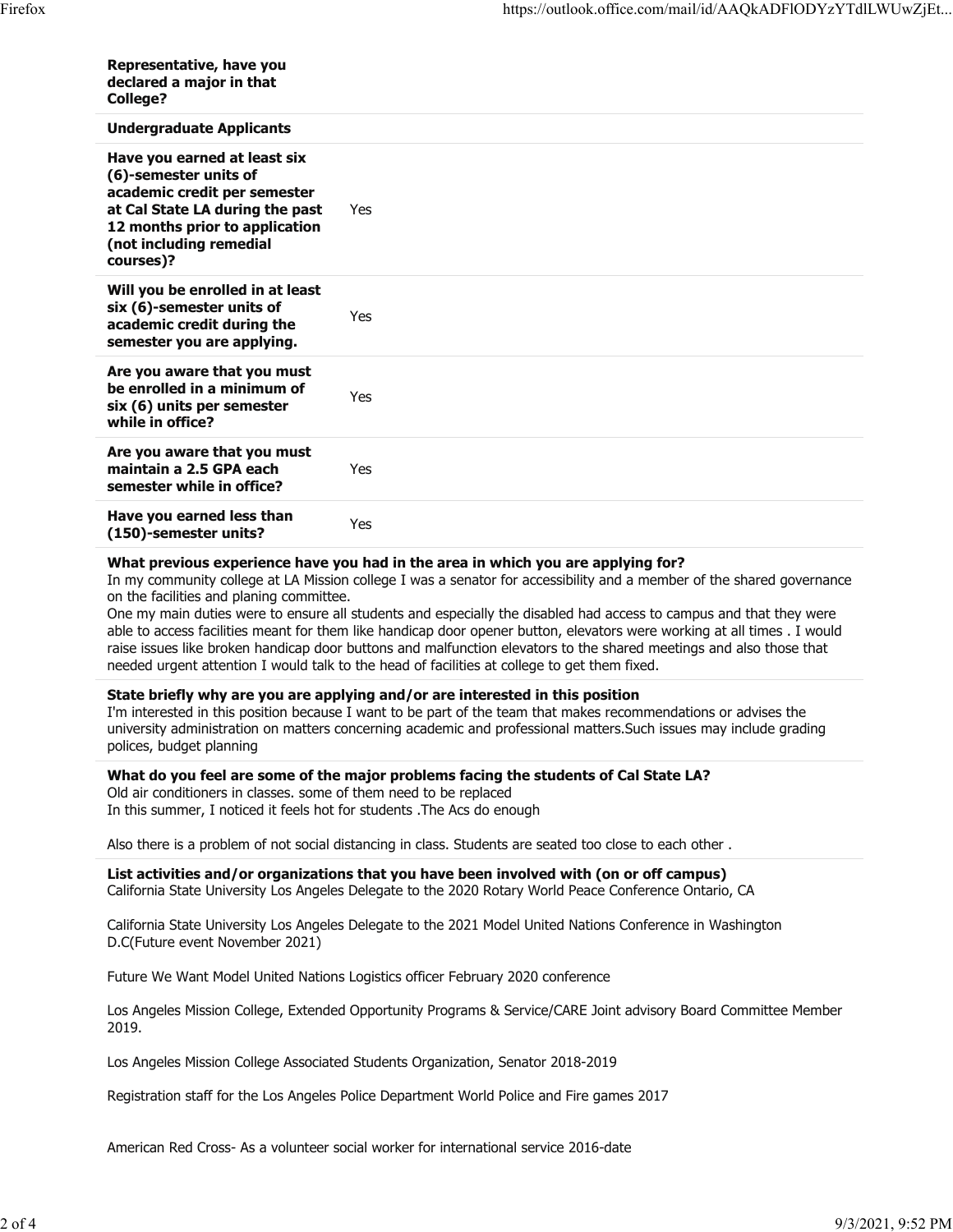American Red Cross- Disaster responder(Covid relief distribution to schools, Hurricane in Texas, Florida and Puerto Rico responder and California fires volunteer relief responder

## **what activities, work, or clubs/organizations do you PLAN to be a part of this coming year? List any leadership roles you will hold.**

ASI

Cal State LA Model United Nations (Communications or publicity role)

## **Contact**

In order to process your application, please fill out the following sections COMPLETELY. If appointed, you are responsible for updating the Executive Director in the ASI Administrative Office of any changes in your contact information. Please be advised that all information in this section will be kept confidential.

| <b>Major</b>                                 | Politcal Science                                                            |
|----------------------------------------------|-----------------------------------------------------------------------------|
| <b>Campus Identification Number</b><br>(CIN) | 400549835                                                                   |
| <b>Cal State LA E-mail Address</b>           | hwaluko@calstatela.edu                                                      |
| <b>Personal E-Mail Address</b>               | hassanwa87@gmail.com                                                        |
| <b>Address</b>                               | 10915 Bluffside Dr Apt 106<br>Studio City, CA 91604<br><b>United States</b> |
| <b>Phone</b>                                 | (818) 470-9064                                                              |
| <b>Alternative Phone</b>                     | (818) 398-1624                                                              |
| <b>T-Shirt Size</b>                          | Small                                                                       |

## **Time Commitment**

As you plan to apply for a position in Student Government, please note the required meetings for the position you are applying. You must attend all meetings that entail your position and not take a class during that timeframe. As a student representative, you are also required to Serve a minimum of two (2) hours per week physically in the ASI Office. (Note: ASI Board of Directors applicants agree to be available for a minimum number of service hours per week in addition to office hours as outlined in the ASI Board of Directors Code of Procedure)

## **Do you agree with the time commitment?** Yes

## **Family Educational Rights and Privacy Act of 1974**

Under the provisions of the Family Educational Rights and Privacy Act of 1974, and the State of Student Rights and Responsibilities of California State University, Los Angeles, I give permission to the Registrar's Office at California State University, Los Angeles to release the academic information listed on this application to the A.S.I. Administrative Office and President. I hereby acknowledge that in order to be a candidate/nominee/appointee, or to hold any position within any Cal State L.A. auxiliary organization, I must undergo compliance and eligibility checks pursuant to the corporation Bylaws, Codes of Procedures, laws and policies of Cal State L.A. and the State of California. By checking below I give permission to release academic information to Associated Students, Inc. regarding my G.P.A. and status as a "currently enrolled & continuing student" at Cal State L.A. I also understand that I will be compensated via a Grant-In-Aid Stipend (GIA Stipend). I agree that if, for any reason, I become ineligible to service in office, all work performed will be considered voluntary.

| <b>Family Educational Rights and</b><br><b>Privacy Act of 1974 Consent</b> | - I Accept |
|----------------------------------------------------------------------------|------------|
| Initals                                                                    | hw         |